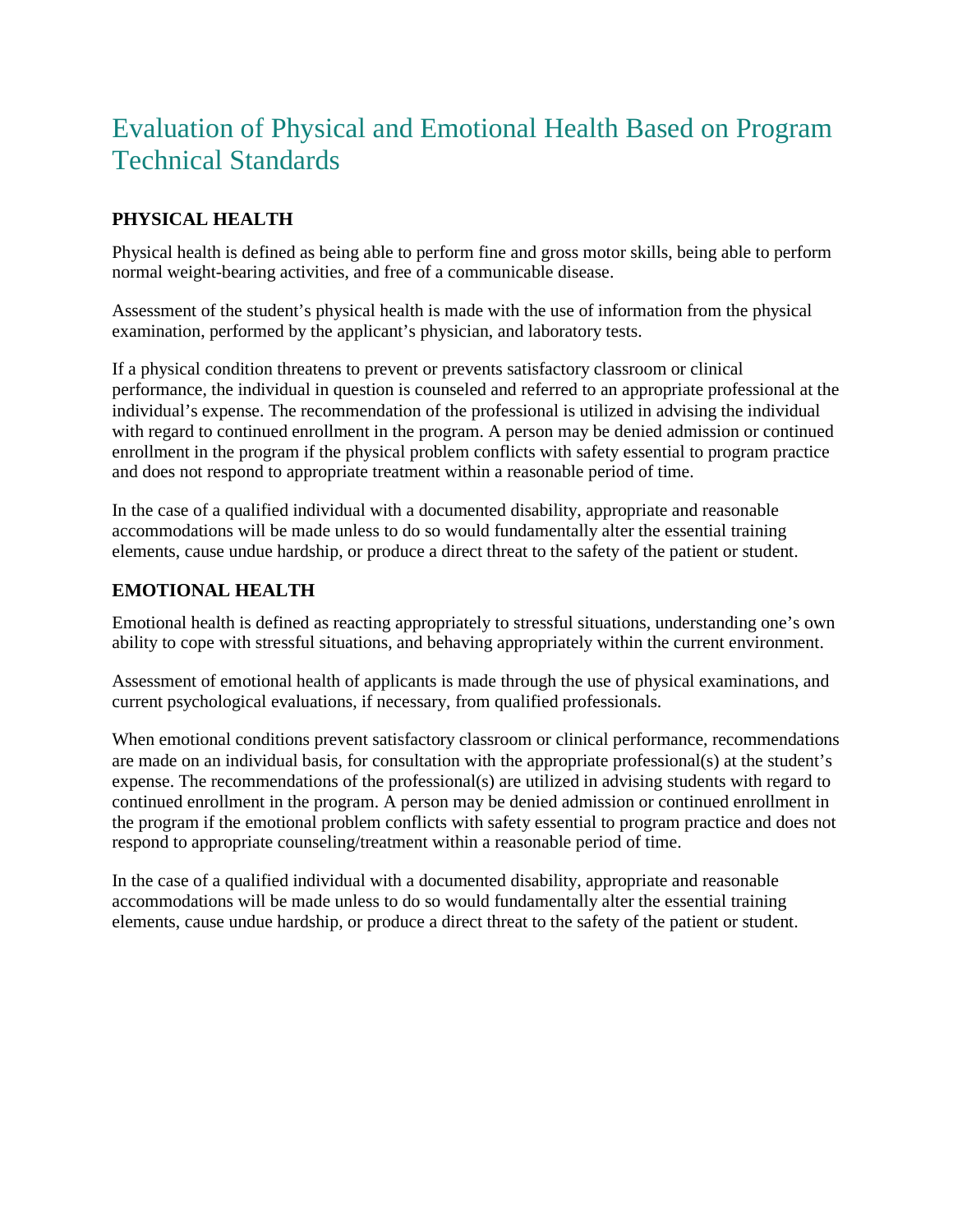## Physical and Emotional Technical Standards\* for Admission and Progression of Health & Human Services Programs

- 1. **Critical Thinking**: Student should possess critical thinking ability sufficient for clinical judgment. For example: student must be able to identify cause-effect relationships in clinical situations; develop or participate in the development of care plans.
- 2. **Interpersonal Skills**: Student shall possess interpersonal abilities sufficient to interact with individuals, families, groups, etc. from a variety of social, emotional, cultural and intellectual backgrounds. For example: student shall establish rapport with patients/families and health care team members.
- 3. **Communication Skills**: Student shall possess communication abilities sufficient for interaction with others in verbal and written form. For example: explain treatment procedures, initiate health teaching, document and interpret actions and patient responses.
- 4. **Mobility**: Student shall possess physical abilities sufficient to move from room to room and maneuver in small spaces, stand and walk for extensive periods of time. For example: moves around in clinic area, work spaces and treatment areas.
- 5. **Motor Skills**: Student shall possess gross and fine motor abilities sufficient to provide safe and effective care. For example: use equipment, position patients.
- 6. **Hearing**: Student shall possess auditory ability sufficient to monitor and assess patient needs. For example: hear monitor alarms, emergency signals, cries for help, hear patient concerns.
- 7. **Visual**: Student shall possess visual ability sufficient for observation and assessment. For example: observe patient responses.
- 8. **Tactile**: Student shall possess tactile ability sufficient for physical assessment. For example: perform blood pressure checks or administer IV fluids.
- 9. **Weight-Bearing**: Student shall possess ability to lift and manipulate/move 50 pounds weekly and sometimes daily. For example: position patients, move equipment.
- 10. **Cognitive Abilities**: Students shall possess ability to be oriented to time, place and person and organize responsibilities, make decisions. For example: student shall assess patient complaints and implement appropriate plans.